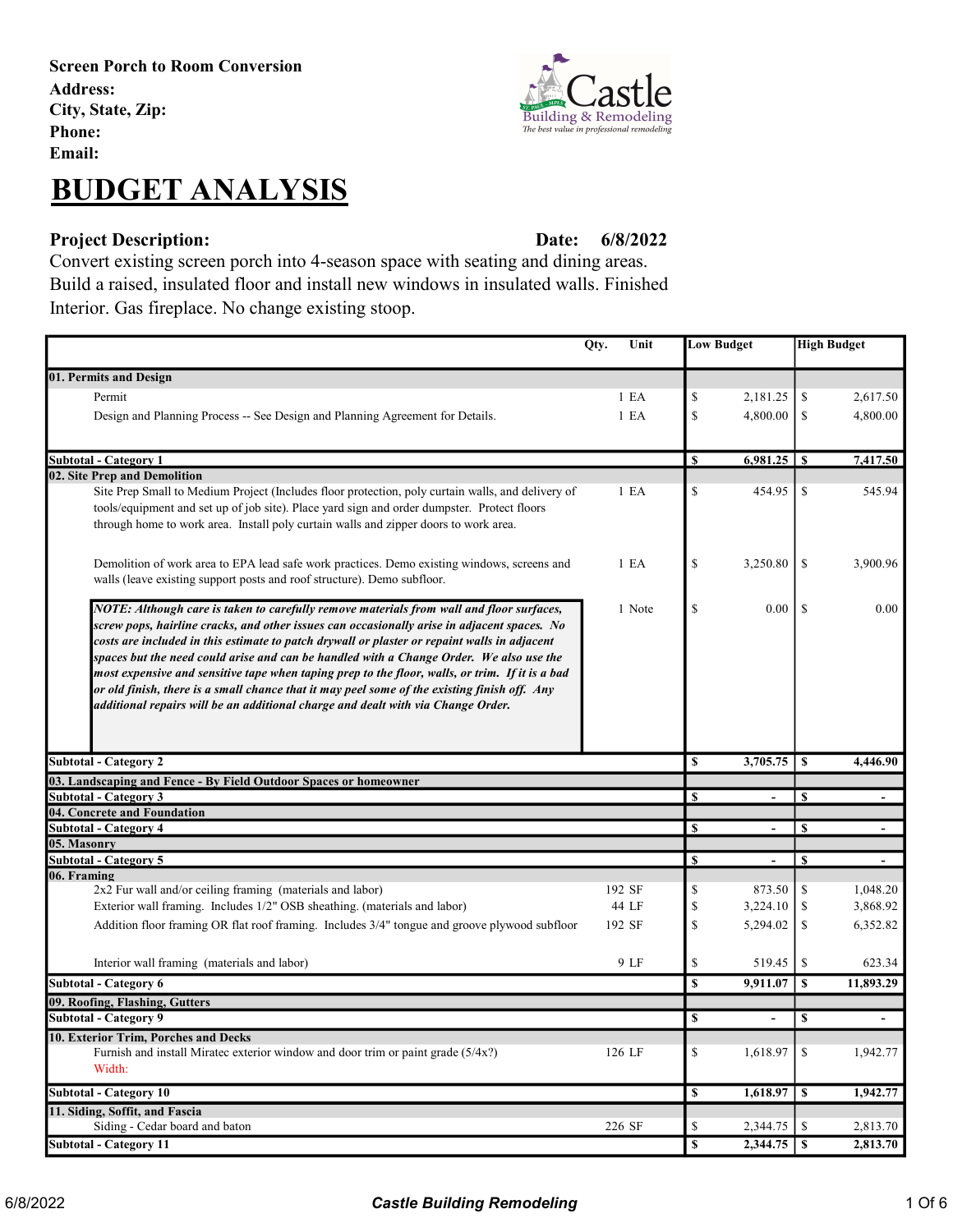| 12. Exterior Doors and Trim                                                                           |                  |                |    |           |
|-------------------------------------------------------------------------------------------------------|------------------|----------------|----|-----------|
| Furnish and install new fiberglass _panel exterior door w. glass;                                     | 1 E A            | \$<br>1,676.50 | \$ | 2,011.80  |
| Door allowance: \$900.00/ea.                                                                          |                  |                |    |           |
| Manufacturer:                                                                                         |                  |                |    |           |
| Line:                                                                                                 |                  |                |    |           |
| Type:                                                                                                 |                  |                |    |           |
| Exterior material /color:                                                                             |                  |                |    |           |
| Interior material/color:                                                                              |                  |                |    |           |
| Glass:                                                                                                |                  |                |    |           |
| Grids (type, size, pattern, color):                                                                   |                  |                |    |           |
| Interior weather strip color:                                                                         |                  |                |    |           |
| Sill/threshold color:                                                                                 |                  |                |    |           |
| Bore (single or double):                                                                              |                  |                |    |           |
| Exterior Brickmould profile/material/color/size: if comes with door, if not specify under section     |                  |                |    |           |
| 10                                                                                                    |                  |                |    |           |
| Furnish and install new 6' French doors fiberglass; using call #s                                     | 1 E <sub>A</sub> | \$<br>5,590.50 | \$ | 6,708.60  |
| Door allowance: \$3,500.00/set                                                                        |                  |                |    |           |
| Manufacturer:                                                                                         |                  |                |    |           |
| Line:                                                                                                 |                  |                |    |           |
| Type:                                                                                                 |                  |                |    |           |
| Exterior material/color:                                                                              |                  |                |    |           |
| Interior material/color:                                                                              |                  |                |    |           |
| Glass: clear Low E2 w/ Argon is standard- modify if something else desired                            |                  |                |    |           |
| Grids (type, size, pattern, color):                                                                   |                  |                |    |           |
| Interior weather strip color:                                                                         |                  |                |    |           |
| Sill/threshold color:                                                                                 |                  |                |    |           |
| Hardware style/color:                                                                                 |                  |                |    |           |
|                                                                                                       |                  |                |    |           |
| Exterior handle style/color:                                                                          |                  |                |    |           |
| Interior handle set style/color:                                                                      |                  |                |    |           |
| Screen surround material/color:                                                                       |                  |                |    |           |
| Screen color:                                                                                         |                  |                |    |           |
| Exterior Brickmould Profile/Material/Color/Size: if comes with door, if not specify under section     |                  |                |    |           |
| Furnish and install deadbolt lock and knob set on new doors;                                          | 1 E <sub>A</sub> | \$<br>315.15   | -S | 378.18    |
| Allowance: \$200.00/ea.                                                                               |                  |                |    |           |
|                                                                                                       |                  |                |    |           |
| Hardware Color:                                                                                       |                  |                |    |           |
| Manufacturer:                                                                                         |                  |                |    |           |
| Style/model #:                                                                                        |                  |                |    |           |
|                                                                                                       |                  |                |    |           |
| <b>Subtotal - Category 12</b>                                                                         |                  | \$<br>7,582.15 | \$ | 9,098.58  |
| 13. Windows                                                                                           |                  |                |    |           |
| Furnish and install new full frame top of line vinyl or fiberglass window;                            | 7 EA             | \$<br>8,905.75 | \$ | 10,686.90 |
| Window allowance \$750.00/ea.                                                                         |                  |                |    |           |
| Manufacturer:                                                                                         |                  |                |    |           |
| Line:                                                                                                 |                  |                |    |           |
| Operation type, size, jamb, tempering, egress notes: see plan/schedule                                |                  |                |    |           |
| Exterior material /color:                                                                             |                  |                |    |           |
| Interior material /color:                                                                             |                  |                |    |           |
| Glass: clear Low E2 w/ Argon is standard- modify if something else desired                            |                  |                |    |           |
| Grids (type, size, pattern, color):                                                                   |                  |                |    |           |
| Interior weather Strip color: ???                                                                     |                  |                |    |           |
| Hardware type/color:                                                                                  |                  |                |    |           |
| WOCD: Y or N (and specify color, if diff. from hardware)                                              |                  |                |    |           |
| Screen surround material/color:                                                                       |                  |                |    |           |
| Screen color:                                                                                         |                  |                |    |           |
| Exterior Brickmould profile/material/color/size: if comes with window, if not specify under           |                  |                |    |           |
| Window install material (flashing, caulk, shims, etc.)                                                | 7 EA             | \$<br>437.50   | \$ | 525.00    |
|                                                                                                       |                  |                |    |           |
| <b>Subtotal - Category 13</b>                                                                         |                  | \$<br>9,343.25 | \$ | 11,211.90 |
| 14. Plumbing                                                                                          |                  |                |    |           |
| <b>Subtotal - Category 14</b>                                                                         |                  | \$             | \$ |           |
| <b>15. HVAC</b>                                                                                       |                  |                |    |           |
| Mechanical permit                                                                                     | 1 E <sub>A</sub> | \$<br>312.50   | \$ | 375.00    |
| Furnish and install gas insert fireplace. Includes venting, setting unit, and installing gas line and | 1 E A            | \$<br>5,362.50 | \$ | 6,435.00  |
| all assoc. permits.                                                                                   |                  |                |    |           |
| Unit allowance: \$2600.00                                                                             |                  |                |    |           |
| Manufacturer:                                                                                         |                  |                |    |           |
| Model #:                                                                                              |                  |                |    |           |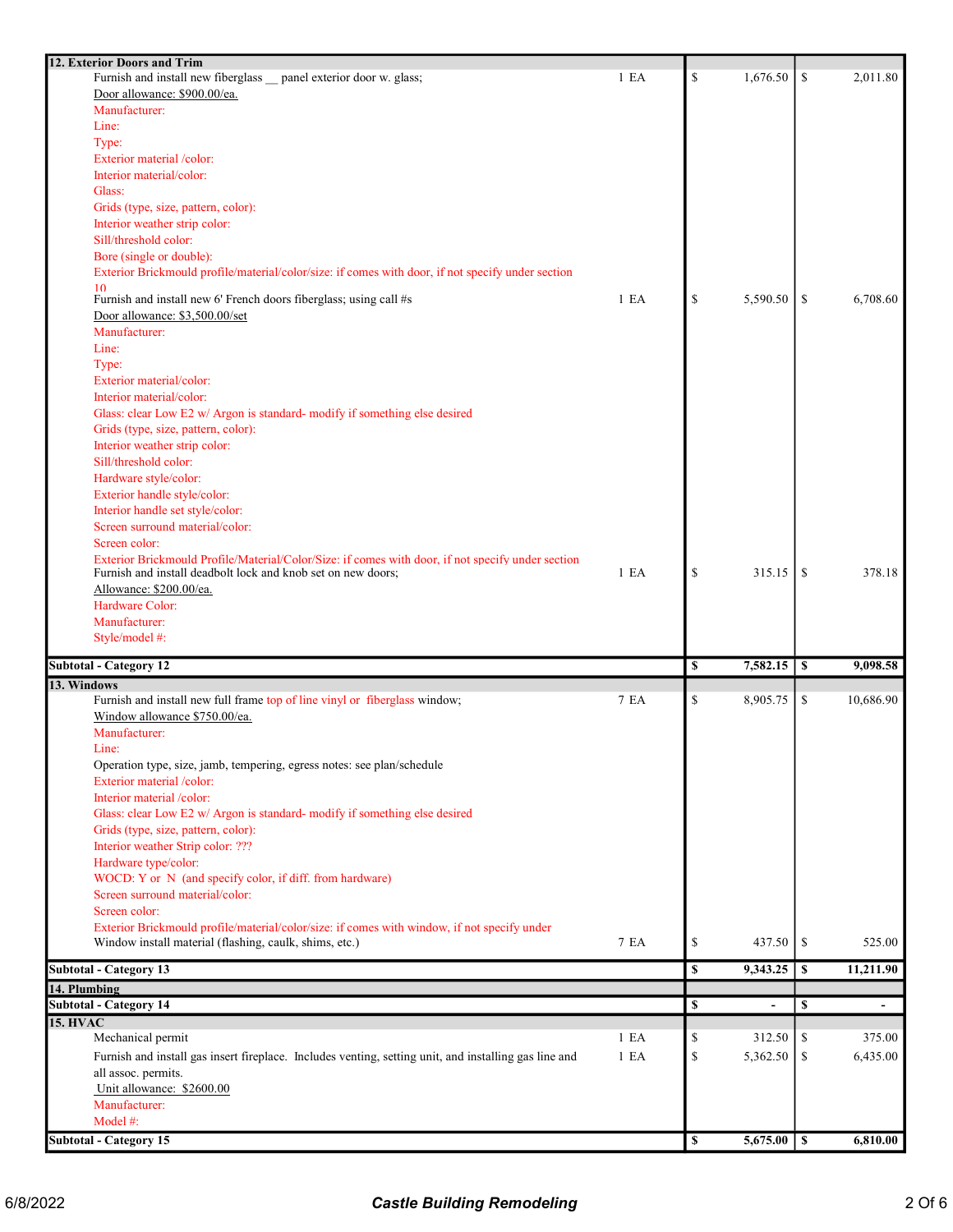| 16. Electrical                                                                                                                                                                            |        |              |                 |                  |          |
|-------------------------------------------------------------------------------------------------------------------------------------------------------------------------------------------|--------|--------------|-----------------|------------------|----------|
| <b>Electrical Permit</b>                                                                                                                                                                  | 1 E A  | \$           | 231.25          | \$               | 277.50   |
| <b>Specify device color:</b>                                                                                                                                                              | 1 E A  | \$           | 0.00            | <sup>\$</sup>    | 0.00     |
| White, light almond, or ivory are standard. PICK ONE                                                                                                                                      |        |              |                 |                  |          |
| Specify switch style<br>Pole or Decora. PICK ONE                                                                                                                                          |        |              |                 |                  |          |
|                                                                                                                                                                                           |        |              |                 |                  |          |
| NOTE: Battery operated smoke detector and CO by homeowner. Will all need to be                                                                                                            | 1 Note | \$           | 0.00            | <sup>\$</sup>    | 0.00     |
| functional and placed per code. Code requires each floor have one smoke detector. In<br>addition, any bedroom needs a smoke detector. Also there must be a carbon monoxide                |        |              |                 |                  |          |
| detector within 10 feet of each bedroom. **If the rest of the home does not meet the above                                                                                                |        |              |                 |                  |          |
| code, homeowner will be responsible to update or if homeowner prefers, Castle will perform                                                                                                |        |              |                 |                  |          |
| updates and a change order will be issued**"                                                                                                                                              |        |              |                 |                  |          |
| NOTE: No wiring for security, doorbell, TV, speakers or phone is included in pricing. If                                                                                                  | 1 Note | \$           | 0.00            | <sup>\$</sup>    | 0.00     |
| any low voltage wires are found in a wall being opened up, additional costs to re-route them<br>will occur.                                                                               |        |              |                 |                  |          |
|                                                                                                                                                                                           |        |              |                 |                  |          |
| NOTE: For all home owner provided fixtures, there may be additional install costs for more<br>complicated fixtures. ALL light fixtures must be specified prior to contract signing and be | 1 Note | \$           | 0.00            | \$.              | 0.00     |
| UL listed to pass inspection. All material issues related to materials supplied by owner are                                                                                              |        |              |                 |                  |          |
| the responsibility of the owner to resolve. Extra trade partner trip charges may apply for                                                                                                |        |              |                 |                  |          |
| return visits if material issues can not be resolved in timely manner.                                                                                                                    |        |              |                 |                  |          |
| Furnish and install electrical baseboard heat w. wall thermostat; Note - comes in 2', 4', 6', and 8'                                                                                      | 15 LF  | \$           | 3,187.50        | \$               | 3,825.00 |
| sections, 1LF of baseboard heats 20 Sq. Ft. of Space, 1 circuit per every 12LF                                                                                                            |        |              |                 |                  |          |
| Addition price for electrical                                                                                                                                                             | 300 SF | \$           | 3,937.50        | \$               | 4,725.00 |
| Furnish and install recessed can lights                                                                                                                                                   | 6 EA   | \$           | 862.50          | \$               | 1,035.00 |
|                                                                                                                                                                                           |        |              |                 |                  |          |
| <b>Subtotal - Category 16</b>                                                                                                                                                             |        | $\mathbf S$  | 8,218.75        | \$               | 9,862.50 |
| 17. Insulation                                                                                                                                                                            |        |              |                 |                  |          |
| Exterior walls 3" spray foam insulation; Please note - spray foam insulation requires people and<br>pets to vacate the home for 24 hours while the insulation is curing                   | 440 SF | \$           | 1,925.00        | \$               | 2,310.00 |
| Floors and overhangs 5" spray foam insulation; Please note - spray foam insulation requires                                                                                               | 300 SF | \$           | 2,437.50        | \$               | 2,925.00 |
| people and pets to vacate the home for 24 hours while the insulation is curing                                                                                                            |        |              |                 |                  |          |
| Rim joists 3" spray foam insulation; Please note - spray foam insulation requires people and pets                                                                                         | 55 LF  | \$           | 412.50          | \$               | 495.00   |
| to vacate the home for 24 hours while the insulation is curing                                                                                                                            |        |              |                 |                  |          |
| <b>Subtotal - Category 17</b>                                                                                                                                                             |        | $\mathbf S$  | 4,775.00        | $\boldsymbol{s}$ | 5,730.00 |
| 18. Drywall                                                                                                                                                                               |        |              |                 |                  |          |
| Furnish and install $1/2$ " or $5/8$ " drywall on ceilings with smooth finish                                                                                                             | 300 SF | \$           | 1,875.00        | \$               | 2,250.00 |
| Furnish and install 1/2" drywall on walls with smooth finish                                                                                                                              | 440 SF | \$           | 2,640.00        | \$               | 3,168.00 |
|                                                                                                                                                                                           |        |              |                 |                  |          |
| <b>Subtotal - Category 18</b><br>19. Tile and Stone                                                                                                                                       |        | $\mathbf{s}$ | $4,515.00$   \$ |                  | 5,418.00 |
| Furnish and install fireplace surround with custom handmade tiles, pattern TBD;                                                                                                           | 12 SF  | \$           | 1,947.76        | <sup>\$</sup>    | 2,337.31 |
| Tile allowance: \$50/SF                                                                                                                                                                   |        |              |                 |                  |          |
| Supplier:                                                                                                                                                                                 |        |              |                 |                  |          |
| Spec#/description:                                                                                                                                                                        |        |              |                 |                  |          |
| Color:                                                                                                                                                                                    |        |              |                 |                  |          |
| GROUT - 17# Custom Building Products Prism<br>Color:                                                                                                                                      | 1 E A  | \$           | 41.45           | -S               | 49.74    |
|                                                                                                                                                                                           |        |              |                 |                  |          |
|                                                                                                                                                                                           |        |              |                 |                  |          |
| Stock Material Costs - Denshield, Mud, Self Leveler, Mastic, Thinset, Redguard, Tape, Caulk,<br>Sponges, Silicone, etc. Include on all Tile projects.                                     | 1 E A  | \$           | 79.04           | \$               | 94.85    |
|                                                                                                                                                                                           |        |              |                 |                  |          |
| <b>Subtotal - Category 19</b>                                                                                                                                                             |        | \$           | 2,068.25        | \$               | 2,481.90 |
| 20. Millwork, Doors, Hardware                                                                                                                                                             |        |              |                 |                  |          |
| Base shoe molding                                                                                                                                                                         | 55 LF  | \$           | 314.33          | \$               | 377.19   |
| Species:                                                                                                                                                                                  |        |              |                 |                  |          |
| Size:<br>Brand/profile #:                                                                                                                                                                 |        |              |                 |                  |          |
|                                                                                                                                                                                           |        |              |                 |                  |          |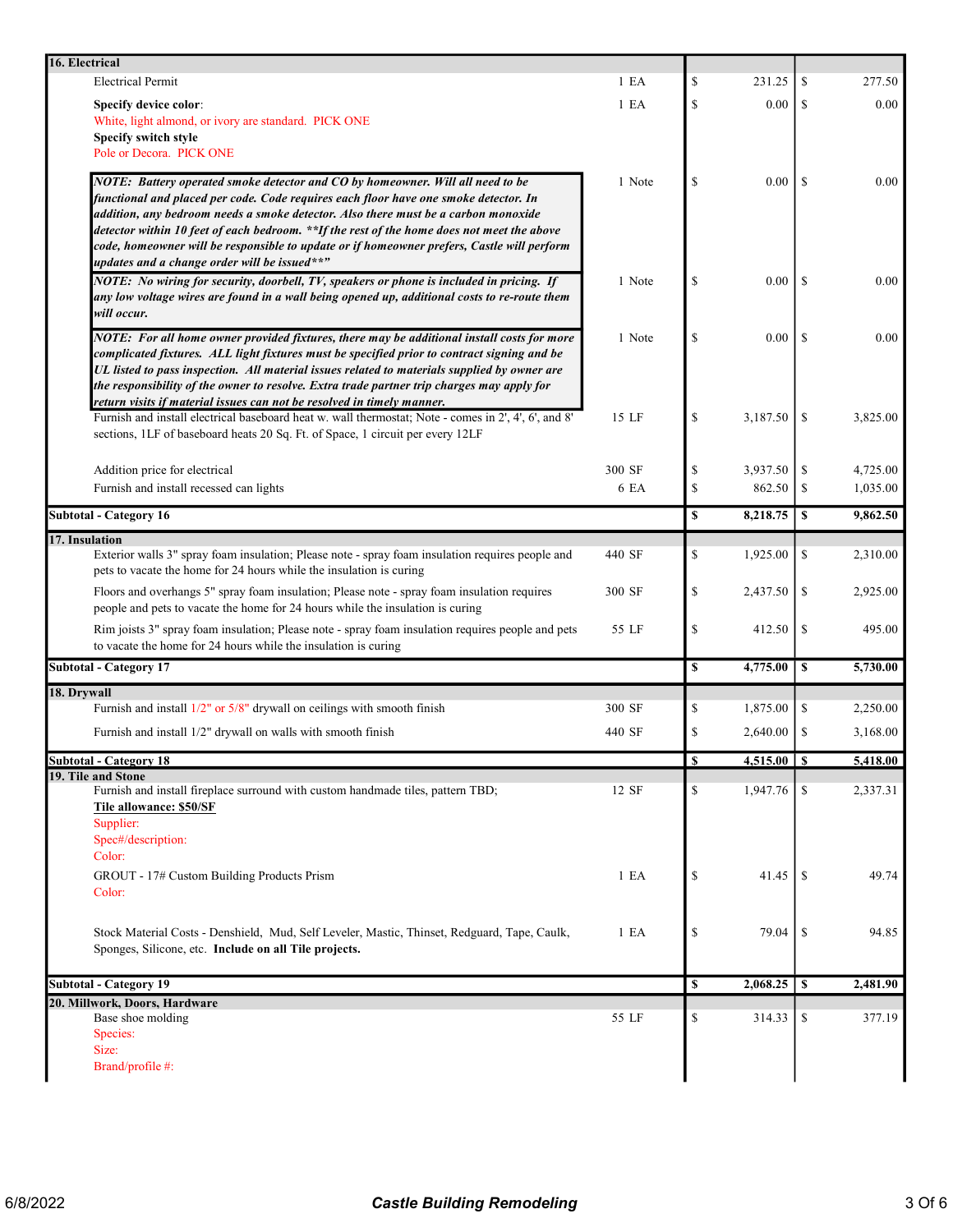| Classic base molding - NOTE - Assumes 1X and top cap<br>Species:<br>$1X$ size:                                                                                                                                                                                                                                                                                                                                                                                                                                                                                                                                                                                                                                                                                                                                                                                                                                                                                                                                                                                                                                                                                                                                                                                                                                                                                                                                                          | 55 LF                                    | S                    |                                    |                      | 1,411.87                           |
|-----------------------------------------------------------------------------------------------------------------------------------------------------------------------------------------------------------------------------------------------------------------------------------------------------------------------------------------------------------------------------------------------------------------------------------------------------------------------------------------------------------------------------------------------------------------------------------------------------------------------------------------------------------------------------------------------------------------------------------------------------------------------------------------------------------------------------------------------------------------------------------------------------------------------------------------------------------------------------------------------------------------------------------------------------------------------------------------------------------------------------------------------------------------------------------------------------------------------------------------------------------------------------------------------------------------------------------------------------------------------------------------------------------------------------------------|------------------------------------------|----------------------|------------------------------------|----------------------|------------------------------------|
| Top cap profile and height #:<br>Brand/profile #:<br>Classic window and door casing - NOTE: Assumes 1X with a backband and a sill and stool on<br>the windows<br>Species:                                                                                                                                                                                                                                                                                                                                                                                                                                                                                                                                                                                                                                                                                                                                                                                                                                                                                                                                                                                                                                                                                                                                                                                                                                                               | 140 LF                                   | \$                   | 2,605.96                           | \$                   | 3,127.15                           |
| Overall size:<br>1X size:<br>Backband brand/profile#:<br>"Picture framed": Y or N                                                                                                                                                                                                                                                                                                                                                                                                                                                                                                                                                                                                                                                                                                                                                                                                                                                                                                                                                                                                                                                                                                                                                                                                                                                                                                                                                       |                                          |                      |                                    |                      |                                    |
| Stool detail (thickness/extension) and apron detail (height, profile #):<br>Furnish and install wood jambs to an opening<br>NOTE: The casing for the opening is on the window/door casing line<br>Species:<br>Jamb depth:                                                                                                                                                                                                                                                                                                                                                                                                                                                                                                                                                                                                                                                                                                                                                                                                                                                                                                                                                                                                                                                                                                                                                                                                               | 20 LF                                    | \$                   | 404.22                             | \$                   | 485.06                             |
| Opening size:                                                                                                                                                                                                                                                                                                                                                                                                                                                                                                                                                                                                                                                                                                                                                                                                                                                                                                                                                                                                                                                                                                                                                                                                                                                                                                                                                                                                                           |                                          |                      |                                    |                      |                                    |
| <b>Subtotal - Category 20</b>                                                                                                                                                                                                                                                                                                                                                                                                                                                                                                                                                                                                                                                                                                                                                                                                                                                                                                                                                                                                                                                                                                                                                                                                                                                                                                                                                                                                           |                                          | \$                   | 4,501.07                           | \$                   | 5,401.28                           |
| 21. Cabinetry, Countertops and Appliances                                                                                                                                                                                                                                                                                                                                                                                                                                                                                                                                                                                                                                                                                                                                                                                                                                                                                                                                                                                                                                                                                                                                                                                                                                                                                                                                                                                               |                                          |                      |                                    |                      |                                    |
| <b>CABINET SPECS:</b><br>Cabinet Line: Crystal Current or Crystal Keyline<br>Box Type: Frameless, Framed, Inset<br>Door Construction: MDF or Wood<br>Door Style:<br>Drawer Style: 5 piece or slab<br>Drawer box construction: Interior material: select one- natural melamine on particle board<br>substrate standard or natural basswood veneer on plywood substrate upgrade, white melamine on<br>particle board substrate option for current frameless, or all plywood green core box with natural<br>maple veneer if keyline; finished interiors of any cabinets would be noted on plans.<br><b>Wood Species:</b><br>Finish: paint or stain<br>Color:<br>Sheen:<br>Specialties: (distressing, highlights, etc.)<br>Crown:<br>Shoe: Yes<br>Finished end: Furniture groove finished end (standard) or optional upgrade to flush finished<br>Any applied doors or end panels to sides or backs of cabinets will be noted on plans. If not on<br>drawing, not included.<br>Any accessories will be noted on plan. If accessory provided by Castle and not Cabinet<br>Custom - Fireplace mantel will be installed.<br>Custom - Fireplace surround will be installed.<br><b>APPLIANCES:</b><br>NOTE: Client to communicate with appliance supplier regarding delivery of appliances they<br>purchased and arrange to meet/receive delivery themselves. The project manager will be in<br>communication with client regarding that timing. | 1 E A<br>1 E A<br>$1$ $\rm EA$<br>1 Note | \$<br>\$<br>\$<br>\$ | 0.00<br>812.50<br>1,625.00<br>0.00 | \$<br>-S<br>\$<br>\$ | 0.00<br>975.00<br>1,950.00<br>0.00 |
| <b>Subtotal - Category 21</b>                                                                                                                                                                                                                                                                                                                                                                                                                                                                                                                                                                                                                                                                                                                                                                                                                                                                                                                                                                                                                                                                                                                                                                                                                                                                                                                                                                                                           |                                          | <sup>\$</sup>        |                                    |                      | 2,925.00                           |
| 22. Specialties<br><b>Subtotal - Category 22</b>                                                                                                                                                                                                                                                                                                                                                                                                                                                                                                                                                                                                                                                                                                                                                                                                                                                                                                                                                                                                                                                                                                                                                                                                                                                                                                                                                                                        |                                          | \$                   | $\overline{a}$                     | \$                   | $\overline{\phantom{a}}$           |
| 23. Flooring                                                                                                                                                                                                                                                                                                                                                                                                                                                                                                                                                                                                                                                                                                                                                                                                                                                                                                                                                                                                                                                                                                                                                                                                                                                                                                                                                                                                                            |                                          |                      |                                    |                      |                                    |
| Furnish and install underlayment (based on 1/4" plywood) for vinyl, Marmoleum, cork, or other<br>flooring requiring a smooth underlayment.                                                                                                                                                                                                                                                                                                                                                                                                                                                                                                                                                                                                                                                                                                                                                                                                                                                                                                                                                                                                                                                                                                                                                                                                                                                                                              | 300 SF                                   | \$                   | 1,421.10                           | \$                   | 1,705.32                           |
| Floor transitions.<br>Description<br>Type:<br>Finish:                                                                                                                                                                                                                                                                                                                                                                                                                                                                                                                                                                                                                                                                                                                                                                                                                                                                                                                                                                                                                                                                                                                                                                                                                                                                                                                                                                                   | 1 E A                                    | \$                   | 95.15                              | \$                   | 114.18                             |
| Furnish and install luxury vinyl tile on floor. Mannington Adura FLEX, plank or tile (Non-<br>grouted)<br>Allowance \$4.90 sf<br>Line/series:<br>Color:<br>Tile size:                                                                                                                                                                                                                                                                                                                                                                                                                                                                                                                                                                                                                                                                                                                                                                                                                                                                                                                                                                                                                                                                                                                                                                                                                                                                   | 300 SF                                   | \$                   | 4,481.85                           | \$                   | 5,378.22                           |
| Subtotal - Category 23                                                                                                                                                                                                                                                                                                                                                                                                                                                                                                                                                                                                                                                                                                                                                                                                                                                                                                                                                                                                                                                                                                                                                                                                                                                                                                                                                                                                                  |                                          | \$                   |                                    |                      | 7,197.72                           |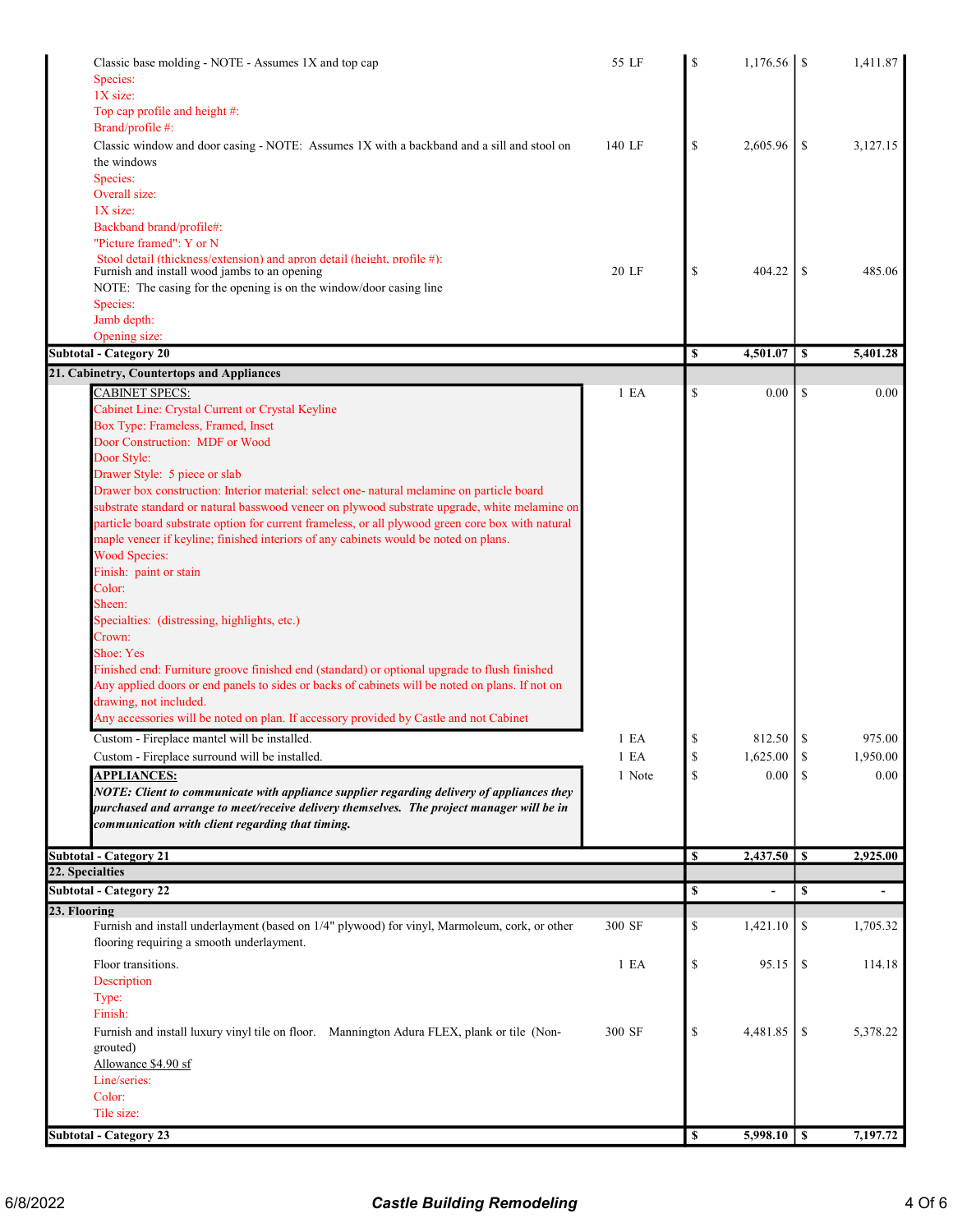| 24. Painting and Decorating                                                                                                                                                                                                                                                            |                  |                                             |           |               |                                                                      |
|----------------------------------------------------------------------------------------------------------------------------------------------------------------------------------------------------------------------------------------------------------------------------------------|------------------|---------------------------------------------|-----------|---------------|----------------------------------------------------------------------|
| In house set up, prep, clean up                                                                                                                                                                                                                                                        | 1 E <sub>A</sub> | $\mathbb{S}% _{n}^{X\rightarrow\mathbb{R}}$ | 392.45    | \$            | 470.94                                                               |
| Prime and painting ceilings using low VOC Paint.<br><b>COLOR:</b> Standard flat ceiling white                                                                                                                                                                                          | 300 SF           | \$                                          | 591.78    | -S            | 710.14                                                               |
| Prime and paint walls using low VOC Paint.<br>Manufacturer:<br>Color name and #:                                                                                                                                                                                                       | 440 SF           | $\mathbb S$                                 | 575.78    | \$            | 690.94                                                               |
| Sheen:                                                                                                                                                                                                                                                                                 |                  |                                             |           |               |                                                                      |
| Priming and painting of base molding and/or casing. NOTE: Our standard is low VOC for<br>woodwork, although may not be able to use low VOC primer due to existing stain/wood                                                                                                           | 195 LF           | \$                                          | 1,466.89  | \$            | 1,760.27                                                             |
| condition- tbd. Will use low VOC primer when able.                                                                                                                                                                                                                                     |                  |                                             |           |               |                                                                      |
| Manufacturer:<br>Color name and #:                                                                                                                                                                                                                                                     |                  |                                             |           |               |                                                                      |
| Sheen: (satin is standard)<br>Finishing of an EXTERIOR door both sides. Includes the jamb of the unit. NOTE: Our                                                                                                                                                                       | 1 E <sub>A</sub> | \$                                          | 427.53    | <sup>\$</sup> | 513.03                                                               |
| standard is low VOC for woodwork, although may not be able to use low VOC primer due to<br>existing stain/wood condition- tbd. Will use low VOC primer when able.                                                                                                                      |                  |                                             |           |               |                                                                      |
| Manufacturer:                                                                                                                                                                                                                                                                          |                  |                                             |           |               |                                                                      |
| Color name and #:<br>Sheen: (satin is standard)                                                                                                                                                                                                                                        |                  |                                             |           |               |                                                                      |
| Sub paint or stain match-per                                                                                                                                                                                                                                                           | 1 E <sub>A</sub> | $\mathbb S$                                 | 62.50     | -S            | 75.00                                                                |
| Exterior Painting - Paint or stain cedar siding.                                                                                                                                                                                                                                       | 246 SF           | $\mathbb S$                                 | 922.50    | \$            | 1,107.00                                                             |
|                                                                                                                                                                                                                                                                                        |                  |                                             |           |               |                                                                      |
| NOTE: Please note that when the homeowner is doing the painting, they are responsible for<br>caulking, filling nail holes, and repairing minor wall and ceiling dings. There will need to<br>be a few rounds of touch-ups, due to the nature of construction, and that falls under the | 1 Note           | \$                                          | 0.00      | \$            | 0.00                                                                 |
| scope of the painter.                                                                                                                                                                                                                                                                  |                  |                                             |           |               |                                                                      |
| <b>Subtotal - Category 24</b>                                                                                                                                                                                                                                                          |                  | \$                                          |           |               | 5,327.31                                                             |
| 25. Clean Up and Debris Removal                                                                                                                                                                                                                                                        |                  |                                             |           |               |                                                                      |
| Disposal and clean-up - remove all site prep, wipe down and broom sweep area. Haul all extra<br>material off site.                                                                                                                                                                     | 1 E A            | \$                                          | 722.40    | \$            | 866.88                                                               |
| St. Paul Daily street use permit for dumpster - Charged per day. Day $1-30 = $8/\text{day}$ . Days 31-<br>$120 = $10$ /day. Weekends count too. If dumpster can be placed on driveway or lawn this can                                                                                 | 75 Day           | \$                                          | 675.00    | \$            | 675.00                                                               |
| cost can be saved.<br>NOTE: If the dumpster is required to be moved for plowing or street cleaning, there will be                                                                                                                                                                      |                  |                                             |           |               |                                                                      |
| additional charges for moving it and replacing it after the street work is complete.                                                                                                                                                                                                   |                  |                                             |           |               |                                                                      |
|                                                                                                                                                                                                                                                                                        |                  |                                             |           |               | 0.00                                                                 |
| DUMPSTER NOTE: If the dumpster is placed on the street, and the city calls a snow                                                                                                                                                                                                      | 0 EA             | \$                                          | 0.00      | \$            |                                                                      |
| emergency or street cleaning, there will be an additional \$200 charge per move or violation via a                                                                                                                                                                                     |                  |                                             |           |               |                                                                      |
| change order. Sometimes it will get moved, sometimes it will just get fined. The charge is the<br>same either way.                                                                                                                                                                     |                  |                                             |           |               |                                                                      |
| 20 Yard roll-off dumpster - 10 ton maximum NOTE: for 30 days only. Use line above for<br>estimated days over 30 days                                                                                                                                                                   | 1 E A            | \$                                          | 418.75    | -S            |                                                                      |
| Regular portable restroom (one month)                                                                                                                                                                                                                                                  | 3 EA             | \$                                          | 637.50    | <sup>\$</sup> |                                                                      |
| NOTE: This cost can be saved if home owner is ok with making a bathroom in the house<br>available to Castle and it's trade partners                                                                                                                                                    |                  |                                             |           |               |                                                                      |
| Total cost for materials and labor for all line items listed above.                                                                                                                                                                                                                    | 0 E <sub>A</sub> | \$                                          |           | \$            |                                                                      |
| <b>Subtotal - Category 25</b>                                                                                                                                                                                                                                                          |                  | \$                                          | 2,453.65  | S             |                                                                      |
| <b>Project Subtotal</b>                                                                                                                                                                                                                                                                |                  | \$                                          | 86,737.69 | l s           |                                                                      |
| 26. Designer Oversight & Project Management                                                                                                                                                                                                                                            |                  | \$                                          | 9,476.09  | -S            |                                                                      |
| 27. Overhead and Profit                                                                                                                                                                                                                                                                |                  | \$                                          | 13,596.13 | -S            | 502.50<br>765.00<br>2,809.38<br>102,787.72<br>11,371.31<br>16,315.36 |